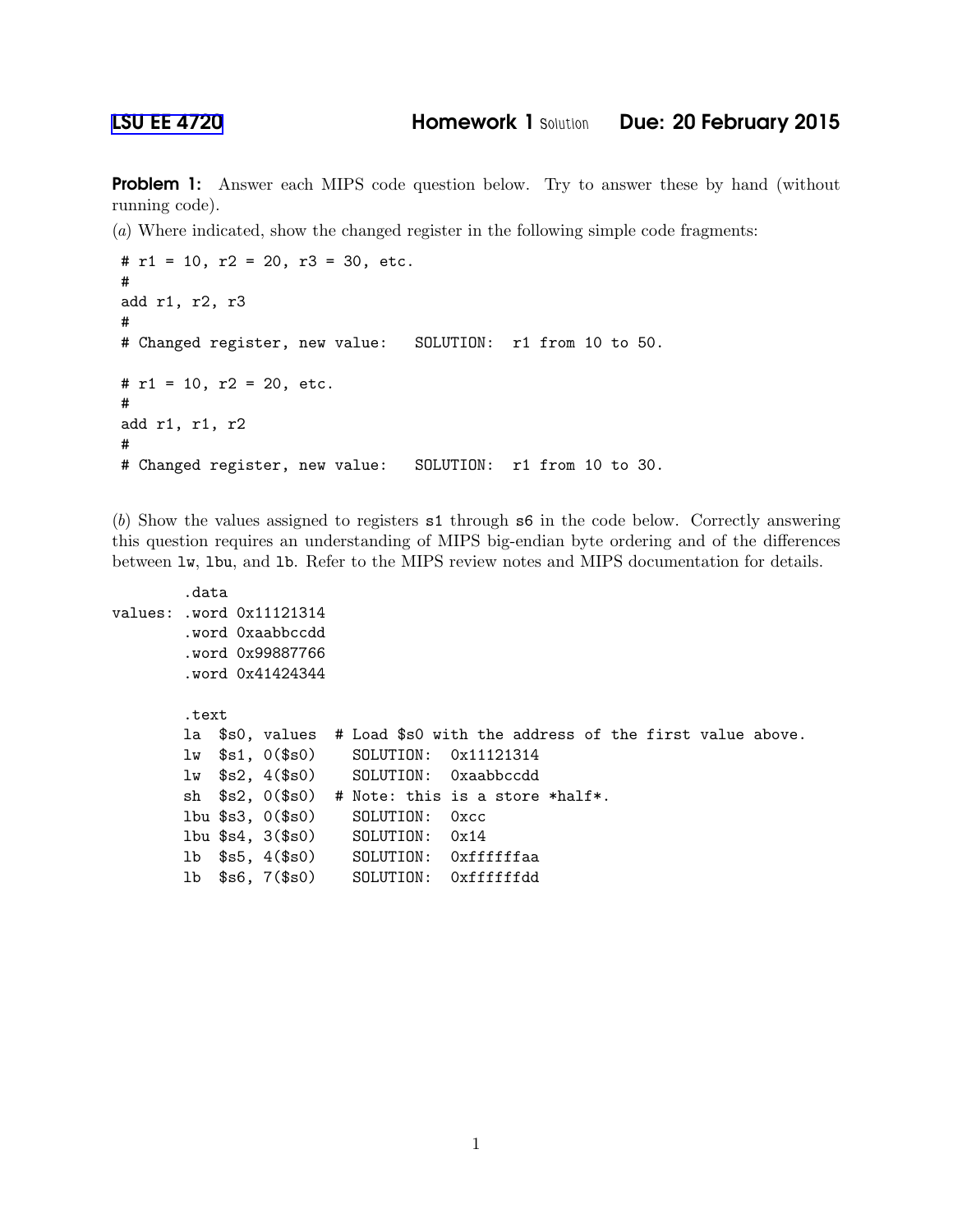Problem 2: *Note: The following problem was assigned last year and its solution is available. DO NOT look at the solution unless you are lost and can't get help elsewhere. Even in that case just glimpse.* Appearing below are incorrect executions on the illustrated implementation. For each one explain why it is wrong and show the correct execution.



(*a*) Explain error and show correct execution.

| LOOP: # Cycles |  |                | 0 1 2 3 4 5 6 7 |  |  |
|----------------|--|----------------|-----------------|--|--|
| 1w r2, 0(r4)   |  | IF ID EX ME WB |                 |  |  |
| add r1, r2, r7 |  |                | TF TD FX MF WB  |  |  |
| LOOP: # Cycles |  |                | 0 1 2 3 4 5 6 7 |  |  |

*The* add *depends on the* lw *through* r2*, and for the illustrated implementation the* add *has to stall in* ID *until the* lw *reaches* WB*.*

| LOOP: # Cycles                 |                      |  |                |  | 0 1 2 3 4 5 6 7 | SOLUTION |
|--------------------------------|----------------------|--|----------------|--|-----------------|----------|
| lw r2, 0(r4)                   |                      |  | IF ID EX ME WB |  |                 |          |
| add r1, r2, r7                 | IF ID ----> EX ME WB |  |                |  |                 |          |
| LOOP: # Cycles 0 1 2 3 4 5 6 7 |                      |  |                |  |                 |          |

(*b*) Explain error and show correct execution.

| LOOP: # Cycles |  |                | 0 1 2 3 4 5 6 7   |  |
|----------------|--|----------------|-------------------|--|
| add r1, r2, r3 |  | IF ID EX ME WB |                   |  |
| lw r1, 0(r4)   |  |                | IF ID -> EX ME WB |  |
| LOOP: # Cycles |  |                | 0 1 2 3 4 5 6 7   |  |

*There is no need for a stall because the* lw *writes* r1*, it does not read* r1*.*

| LOOP: # Cycles 0 1 2 3 4 5 6 7 SOLUTION |                |  |  |  |  |
|-----------------------------------------|----------------|--|--|--|--|
| add r1, r2, r3                          | IF ID EX ME WB |  |  |  |  |
| lw r1, 0(r4)<br>IF ID EX ME WB          |                |  |  |  |  |
| LOOP: # Cycles 0 1 2 3 4 5 6 7          |                |  |  |  |  |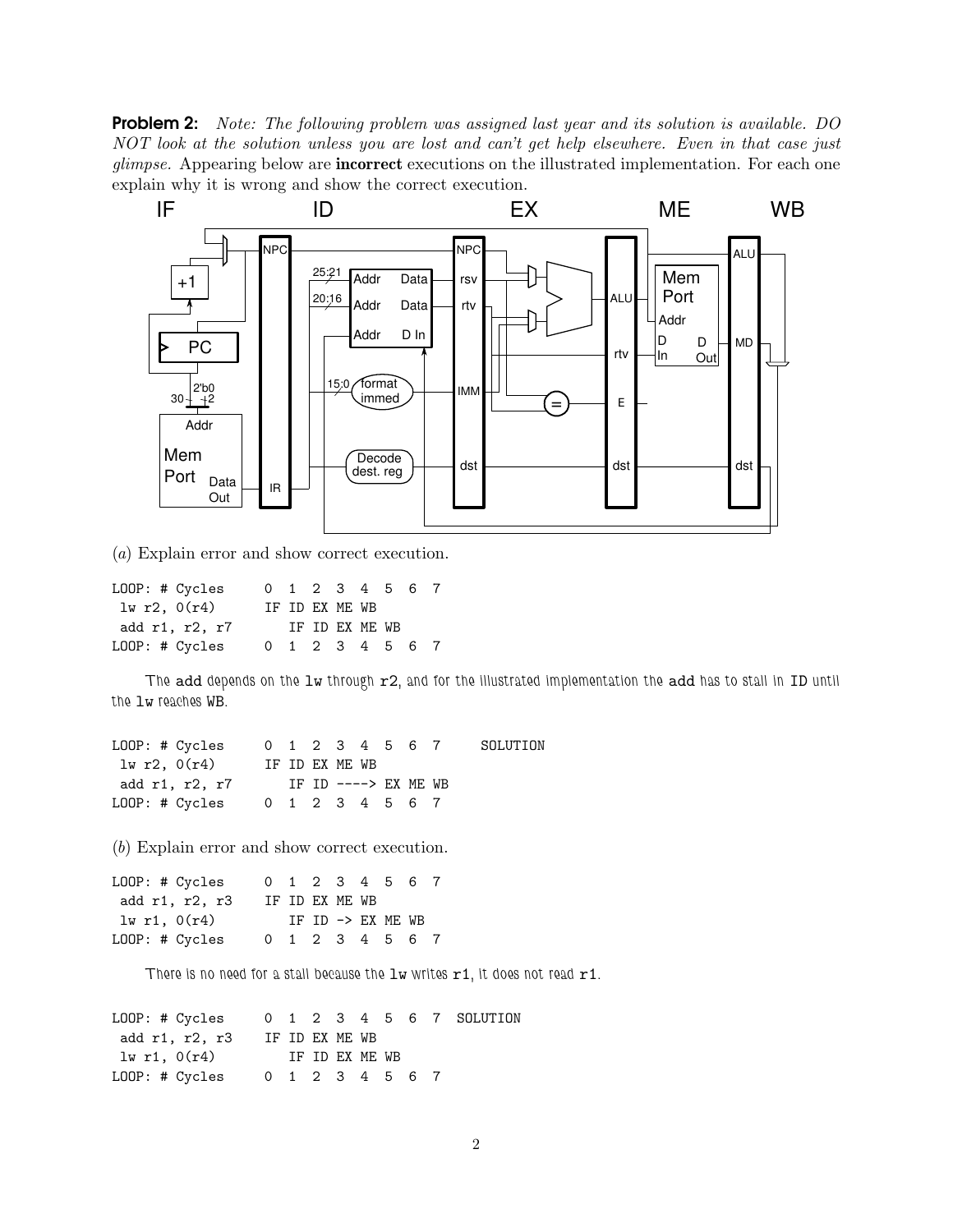(*c*) Explain error and show correct execution.

| LOOP: # Cycles |  |                |  | 0 1 2 3 4 5 6 7   |  |
|----------------|--|----------------|--|-------------------|--|
| add r1, r2, r3 |  | IF ID EX ME WB |  |                   |  |
| sw r1, $0(r4)$ |  |                |  | IF ID -> EX ME WB |  |
| LOOP: # Cycles |  |                |  | 0 1 2 3 4 5 6 7   |  |

*A longer stall is needed here because the* sw *reads* r1 *and it must wait until* add *reaches* WB*.*

LOOP: # Cycles 0 1 2 3 4 5 6 7 SOLUTION add r1, r2, r3 IF ID EX ME WB sw r1, 0(r4) IF ID ----> EX ME WB LOOP: # Cycles 0 1 2 3 4 5 6 7

(*d*) Explain error and show correct execution.

| LOOP: # Cycles |                |  |                       | 0 1 2 3 4 5 6 7 |  |
|----------------|----------------|--|-----------------------|-----------------|--|
| add r1, r2, r3 | IF ID EX ME WB |  |                       |                 |  |
|                |                |  | IF $--->$ ID EX ME WB |                 |  |
| xor r4, r1, r5 |                |  |                       |                 |  |

*The stall above allows the* xor*, when it is in* ID*, to get the value of* r1 *written by the* add*; that part is correct. But, the stall starts in cycle 1* before *the* xor *reaches* ID*, so how could the control logic know that the* xor *needed* r1*, or for that matter that it was an* xor*? The solution is to start the stall in cycle 2, when the* xor *is in* ID*.*

| $LOOP: # Cycles$ 0 1 2 3 4 5 6 7 SOLUTION |  |  |                      |  |  |
|-------------------------------------------|--|--|----------------------|--|--|
| add r1, r2, r3 IF ID EX ME WB             |  |  |                      |  |  |
| xor r4, r1, r5                            |  |  | IF ID ----> EX ME WB |  |  |
| LOOP: # Cycles 0 1 2 3 4 5 6 7            |  |  |                      |  |  |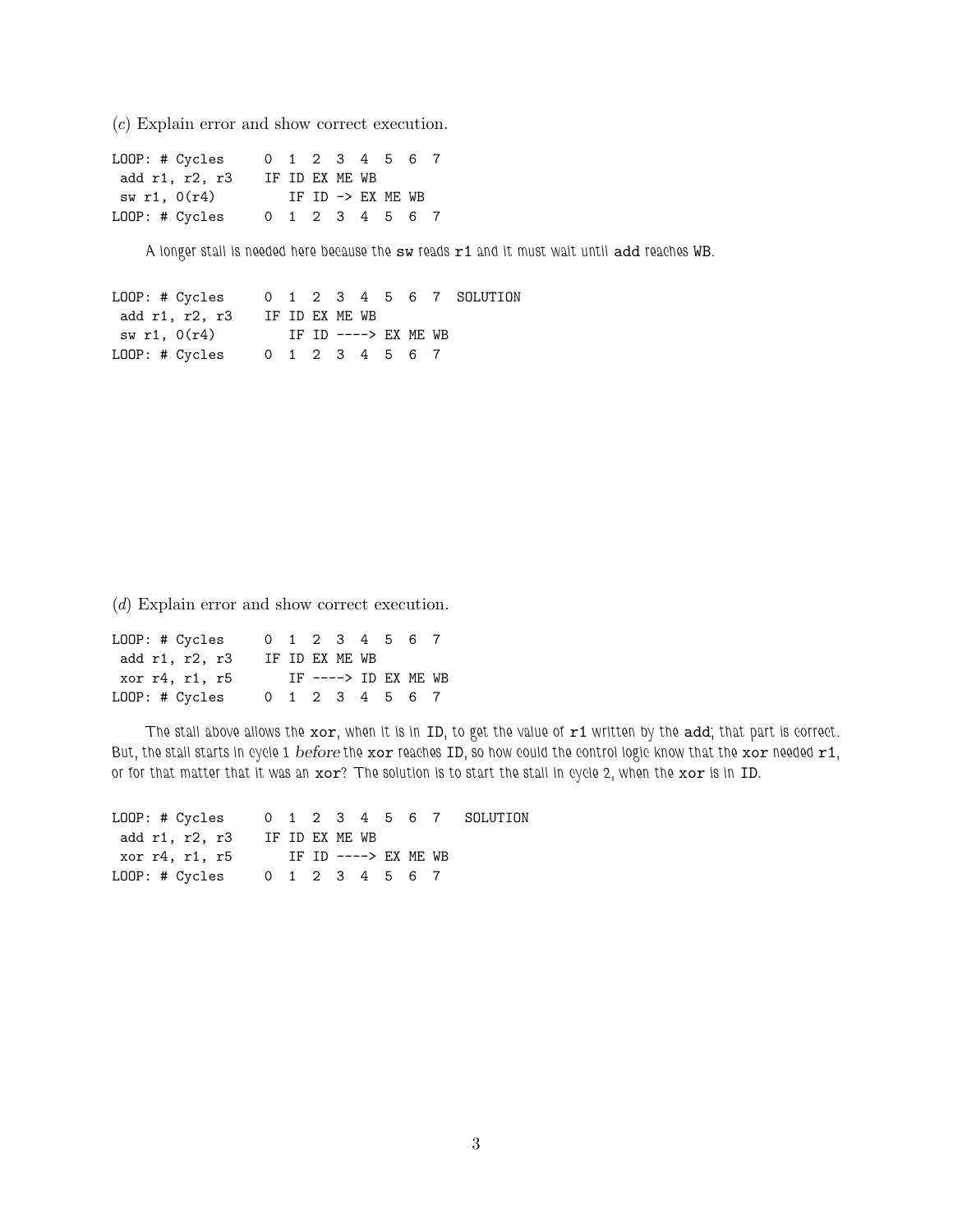**Problem 3:** Show the execution of the MIPS code below on the illustrated implementation. The register file is designed so that if the same register is simultaneously written and read, the value that will be read will be value being written. (In class we called such a register file internally bypassed.)

- Check carefully for dependencies.
- Pay attention to which registers are sources and which are destinations, especially for the  $\mathbf{sw}$ instruction.
- Be sure to stall when necessary.



*Solution appears below. Since there are no bypass paths the* lw *must stall in* ID *until* add *reaches* WB*. (If the register file were not internally bypassed the* add *would have to stall in* ID *one more cycle than it does below.) The* sub *stalls for*  $r4$  *produced by*  $1w$ , and  $sh$  *stalls for*  $r5$  *produced by*  $sub.$ 

*Common Mistakes:*

*One common mistake is forgetting that store instructions, such as* sw *and* sh*, do not write registers. That's why* sub *does not need to wait for* r1*.*

*Another common mistake is assuming that a standard set of bypass paths is available. The implementation in this problem does not have bypass paths which is why the code below suffers from so many stalls.*

```
# SOLUTION
```

| # Cycle 0 1 2 3 4 5 6 7 8 9 10 11 12 13 14 15 16 17 18 19 |  |  |                   |  |  |                                                 |  |  |  |  |  |
|-----------------------------------------------------------|--|--|-------------------|--|--|-------------------------------------------------|--|--|--|--|--|
| add r1, r2, r3 IF ID EX ME WB                             |  |  |                   |  |  |                                                 |  |  |  |  |  |
| $1w r4$ , $0(r1)$ IF ID ----> EX ME WB                    |  |  |                   |  |  |                                                 |  |  |  |  |  |
| sw r1, $0(r1)$ IF ----> ID EX ME WB                       |  |  |                   |  |  |                                                 |  |  |  |  |  |
| sub $r5$ , $r4$ , $r1$                                    |  |  | IF ID -> EX ME WB |  |  |                                                 |  |  |  |  |  |
| sh $r5, 4(r1)$                                            |  |  |                   |  |  | IF $\rightarrow$ ID $\rightarrow$ ---> EX ME WB |  |  |  |  |  |
| # Cycle 0 1 2 3 4 5 6 7 8 9 10 11 12 13 14 15 16 17 18 19 |  |  |                   |  |  |                                                 |  |  |  |  |  |